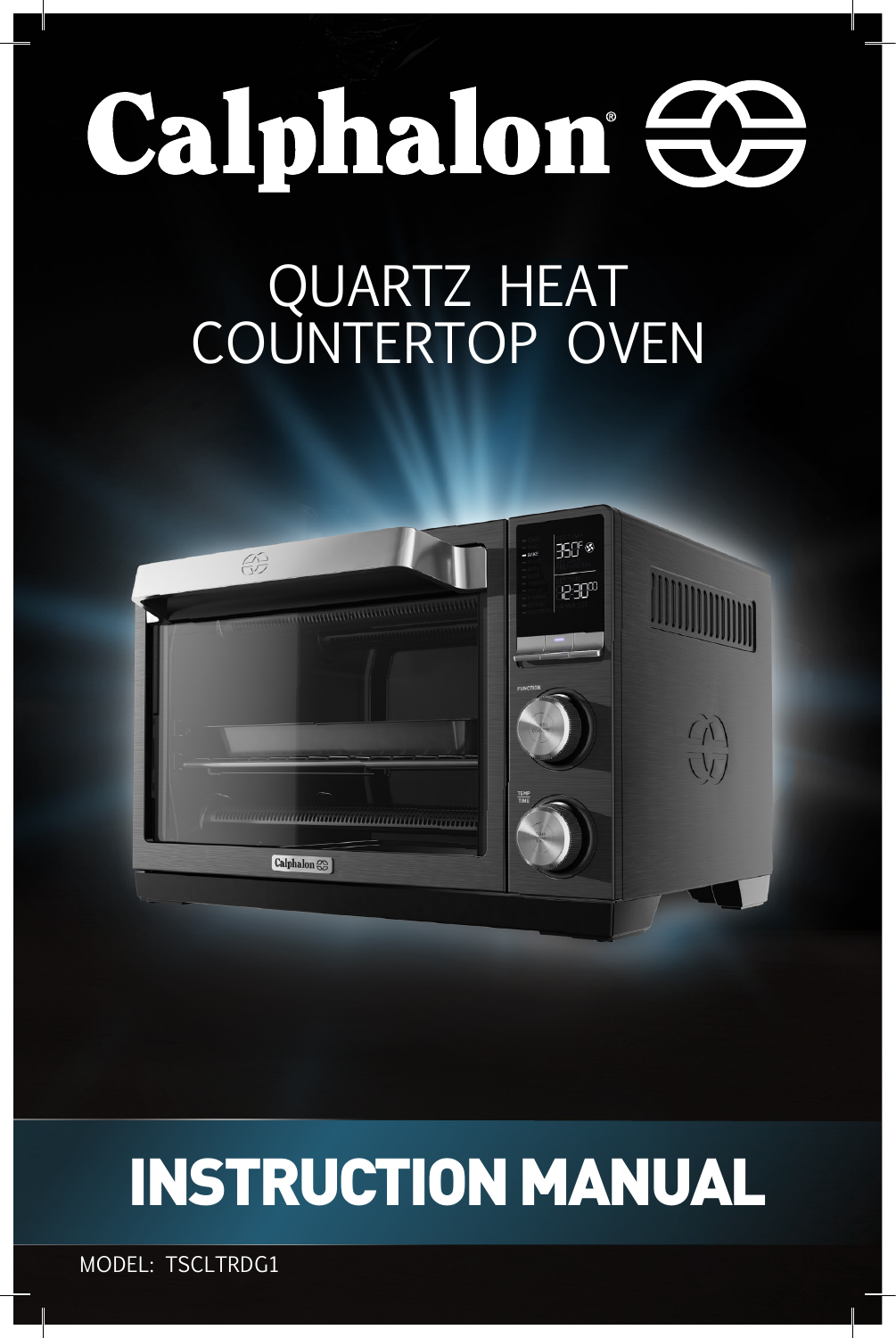## **TABLE OF CONTENTS**

| IMPORTANT SAFEGUARDS            | 3  |
|---------------------------------|----|
| POLARIZED PLUG                  | 4  |
| PRODUCT DIAGRAM                 | 5  |
| I CD DISPI AY                   | 5  |
| USAGE INSTRUCTIONS              |    |
| PREPARING YOUR COUNTERTOP OVEN  | 6  |
| OVEN FUNCTIONS OVERVIEW         | 6  |
| HOW TO USE YOUR COUNTERTOP OVEN | 7  |
| COOKING FUNCTIONS DETAILS       | 8  |
| CLEANING & MAINTENANCE          | 14 |
| CHANGING THE LIGHTBULB          | 14 |
| <b>TROUBLESHOOTING</b>          | 15 |
| WARRANTY                        | 16 |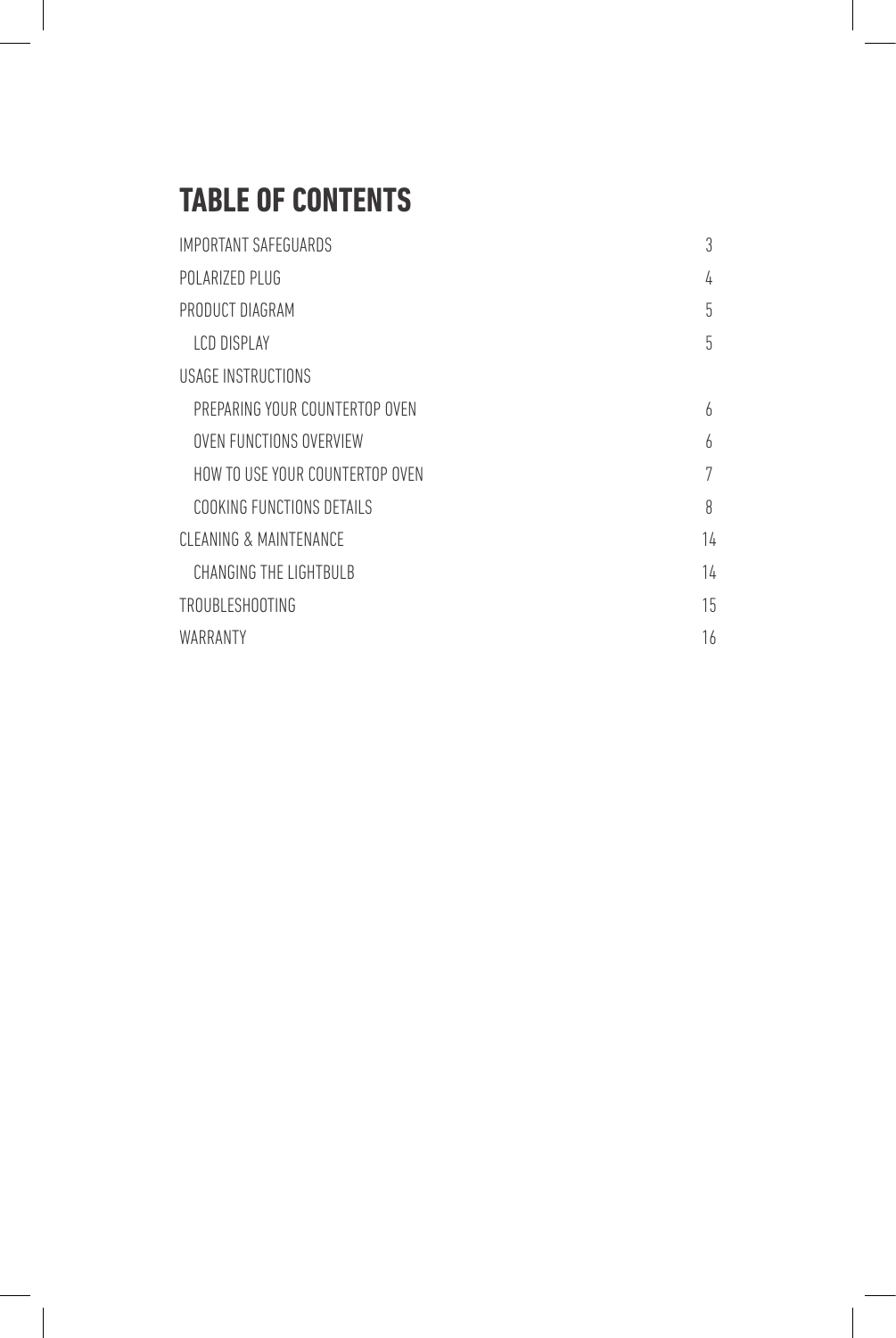## **IMPORTANT SAFEGUARDS**

When using electrical appliances, basic safety precautions should always be followed, including the following:

- 1. Read all instructions, product labels and warnings before using Quartz Heat countertop oven.
- 2. This appliance generates heat during use. Do not touch hot surfaces. Use handles or knobs. Always protect your hands with non-slip oven mitts or similar.
- 3. To protect against electric shock, do not place or immerse cord, plugs, or appliance in water or other liquid.
- 4. This appliance is not to be used by children or by persons with reduced physical, sensory or mental capabilities.
- 5. Close supervision is necessary when any appliance is used near children. Children should not play with the appliance.
- 6. Unplug from outlet when not in use, before putting on or taking off parts and before cleaning. Allow to cool before putting on or taking off parts, and before cleaning. To disconnect, turn any control to OFF, then unplug power cord from outlet. Do not disconnect by pulling on cord. Always grasp the plug and pull to disconnect.
- 7. Do not operate any appliance with a damaged cord or plug or after the appliance malfunctions, or has been damaged in any manner. Do not attempt to replace or splice a damaged cord. Return appliance to the manufacturer (see warranty) for examination, repair or adjustment.
- 8. The use of accessory attachments not recommended by the appliance manufacturer may cause injuries.
- 9. Do not use outdoors or for commercial purposes.
- 10. Do not let cord hang over edge of table or counter, or touch hot surfaces.
- 11. Do not place on or near wet surfaces, or heat sources such as a hot gas or electric burner, or in a heated oven.
- 12. Extreme caution must be used when moving an appliance or removing a pan, containing hot oil or other hot liquids. Always protect your hands with non-slip oven mitts or similar.
- 13. Do not use appliance for other than intended use. Misuse can cause injuries. Intended for household countertop use only. Keep 6 inches (152 mm) clear from the wall and on all sides. Always use appliance on a dry, stable, level surface.
- 14. Oversize foods or metal utensils must not be inserted in the countertop oven as they may create a fire or risk of electric shock.
- 15. A fire may occur if the countertop oven is covered, touching or near flammable materials, including curtains, draperies, towels, walls, and the like, when in operation. Do not store any item on top of the appliance when in operation.
- 16. Do not clean with metal scouring pads. Pieces can break off the pad and touch electrical parts, creating a risk of electric shock.
- 17. Extreme caution should be exercised when using containers constructed of materials other than metal or glass.
- 18. Do not store any materials, other than manufacturers recommended accessories, in this oven when not in use.
- 19. Do not place any of the following materials in the oven: paper, cardboard, plastic, or any materials that may catch fire or melt.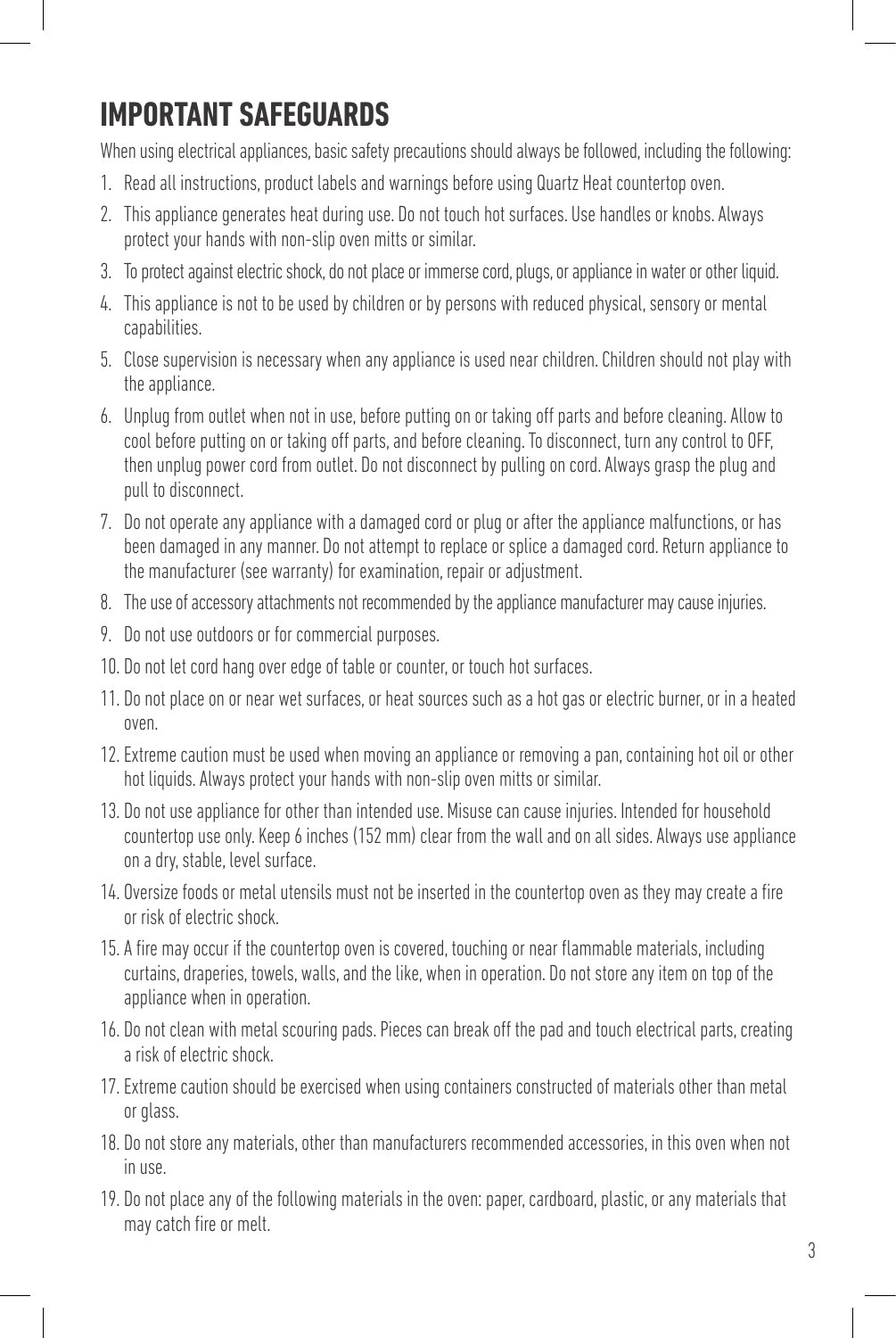- 20. Do not cover crumb tray or any part of the oven with metal foil. This will cause overheating of the oven.
- 21. Empty the crumb tray after each use.
- 22. The glass door is made of tempered glass. Always inspect the glass door for chips, cracks or any other damage. Do not use the countertop oven if the glass door is damaged, as the glass may shatter during use.
- 23. If your toaster oven is equipped with a STAY-ON feature, toaster oven will stay ON if knob is turned counter-clockwise past zero. Exercise caution when using this feature and do not operate unattended for long periods.
- 24. Do not use with a programmer, timer, wireless plug adapter or outlet that allows control remotely, or connect to a circuit that is regularly switched on and off by the utility.

## **SAVE THESE INSTRUCTIONS HOUSEHOLD USE ONLY**

### **POLARIZED PLUG**



This appliance has a polarized plug, (one blade is wider than the other). As a safety feature to reduce the risk of electrical shock, this plug is intended to fit in a polarized outlet only one way. If the plug does not fit fully in the outlet, reverse the plug. If it still does not fit,

contact a qualified electrician. Do not attempt to defeat this safety feature or modify the plug in any way. If the plug fits loosely into the AC outlet or if the AC outlet feels warm do not use that outlet.

## **POWER CORD INSTRUCTIONS**

A short power-supply cord or detachable power-supply cord is provided to reduce risks resulting from becoming entangled in or tripping over a longer cord. Longer detachable power-supply cords or extension cords are available and may be used if care is exercised in their use. If a long detachable power-supply cord or extension cord is used:

- The marked electrical rating of the cord set or extension cord should be at least as great as the electrical rating of the appliance;
- The cord should be arranged so that it will not drape over the countertop or tabletop where it can be pulled on by children or tripped over unintentionally; and
- If the appliance is of the grounded type, the cord set or extension cord should be a grounding-type 3-wire cord. Do not pull, twist or otherwise abuse the power cord.

#### **NOTICES**

- Some countertop and table surfaces are not designed to withstand the prolonged heat generated by certain appliances. Do not set the heated unit on a finished wood table. We recommend placing a hot pad or trivet under your countertop oven to prevent possible damage to the surface.
- During initial use of this appliance, some slight smoke and/or odor may be detected. This is normal with many heating appliances and will not recur after a few uses.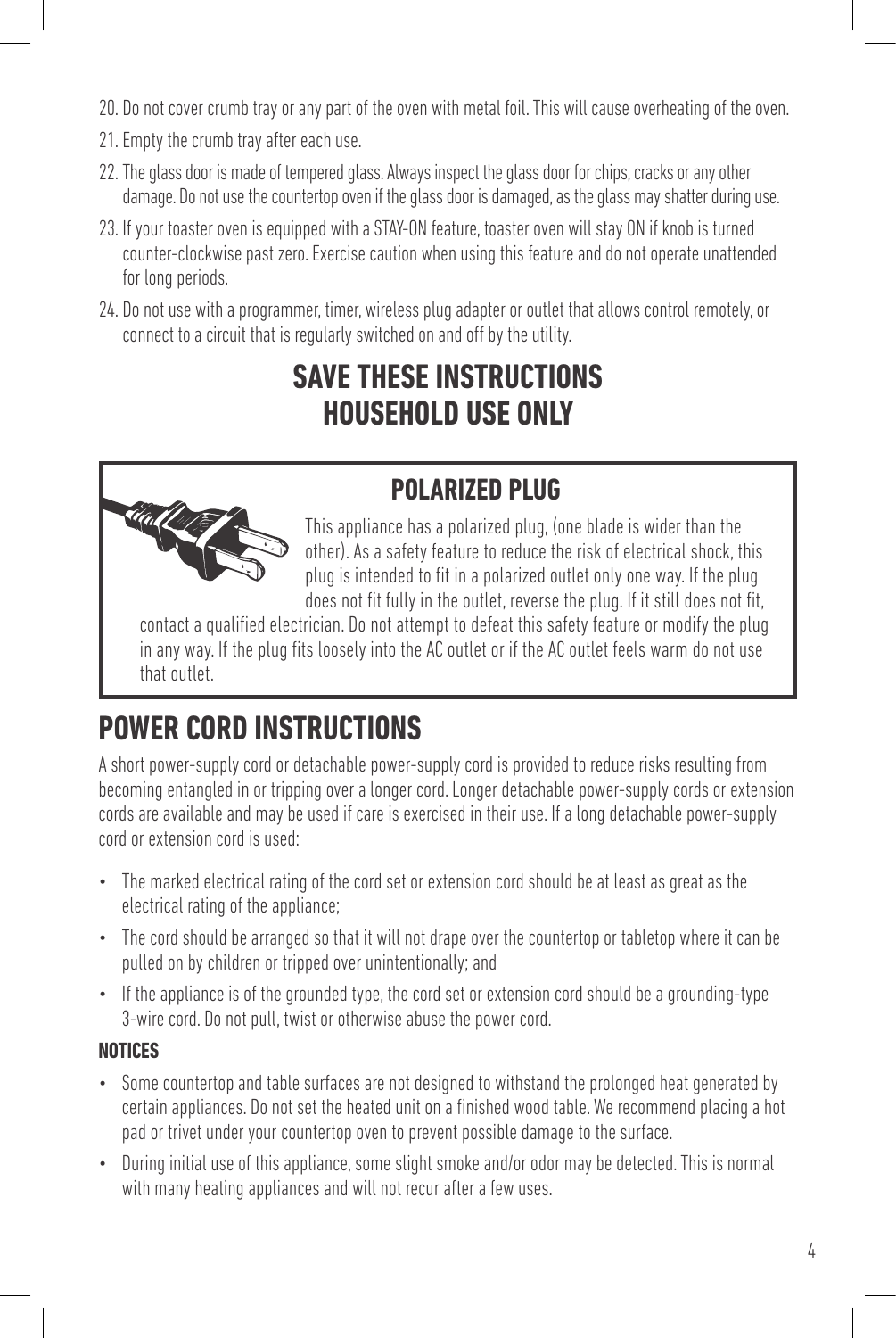## **PRODUCT DIAGRAM**

- 1. LCD Screen Display
- 2. Light, Start and Cancel/OFF Buttons
- 3. Function Selector Dial
- 4. Turbo Convection Selector Button
- 5. Time/ Temperature Selector Button
- 6. Time/ Temperature Control Dial
- 7. Two Rack Positions
- 8. \*Dehydrate Rack
- 9. \*Baking Pan
- 10. \*Pizza Pan
- 11. \*Removable Wire Rack
- 12. \*Removable Crumb Tray
- 13. \*Interior Light (G9 bulb 18w 120v) (not shown in image)

\*These parts can be replaced on Calphalon.com or at 1-800-809-7267

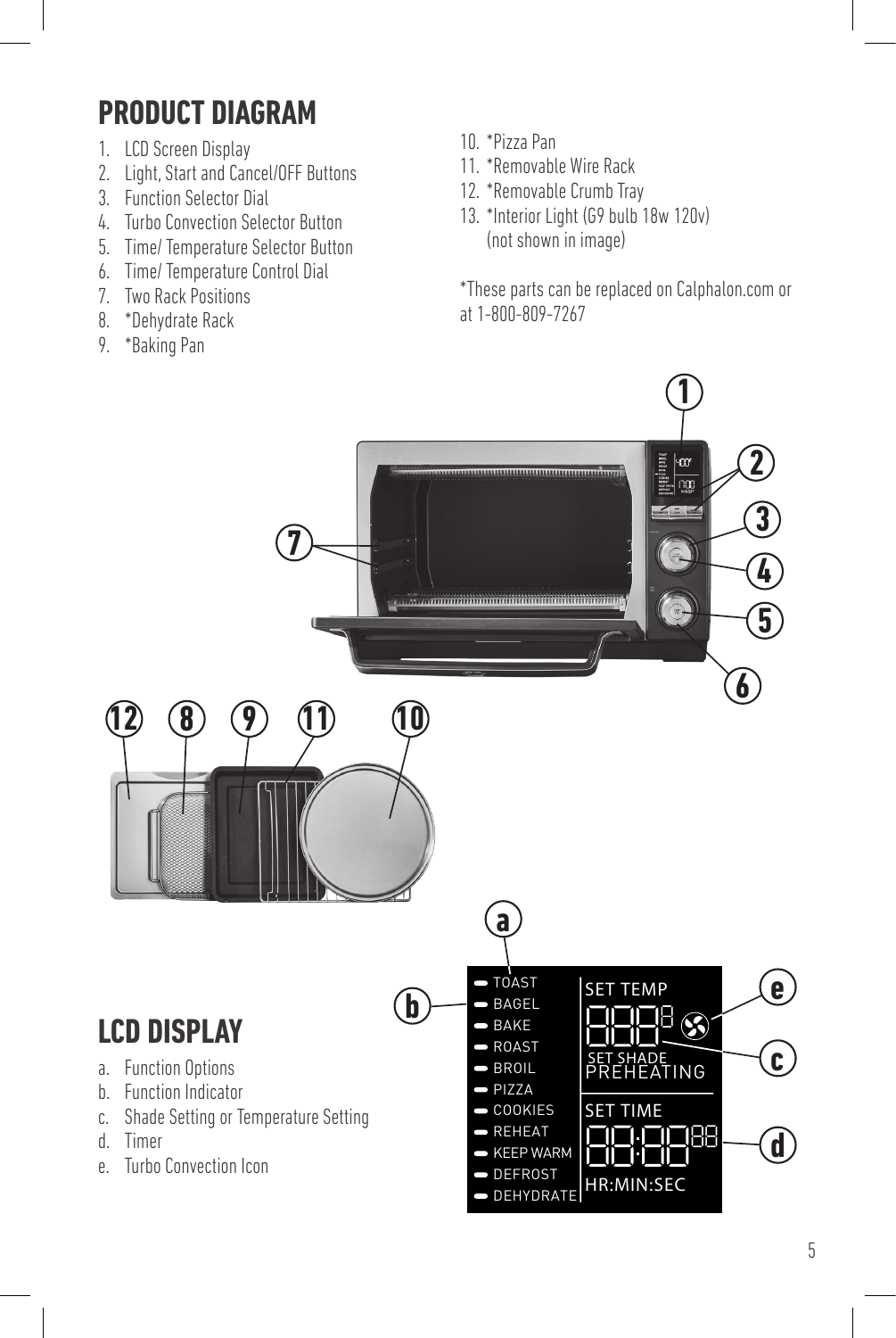## **PREPARING YOUR COUNTERTOP OVEN**

- Remove all packaging before using the Calphalon® Quartz Heat Countertop Oven.
- Wipe Countertop Oven with a damp cloth. DO NOT IMMERSE IN WATER. Make sure to only use mild, soapy water. Abrasive cleaners, scrubbing brushes and chemical cleaners will damage the coating on this unit. Dry the unit thoroughly before using.

**NOTE:** Do not immerse the cord, plug or body of the unit in water.

- Clean accessories. Remove them from packaging and immerse in warm, soapy water and wipe with soft cloth or sponge. These accessories may also be washed in the top rack of the dishwasher. Dry thoroughly.
- Select a location for the countertop oven. The location should be in an open area, on a dry, stable, level surface where the plug will reach an outlet.
- Plug the Countertop Oven into the electrical outlet.

| <b>Function</b> | <b>Rack Position</b> | <b>Preheat</b> | Range                                    |
|-----------------|----------------------|----------------|------------------------------------------|
| Toast           | Upper                | No             | Shade 1-7<br>$1:35$ mins. $-12:30$ mins. |
| Bagel           | Upper                | No             | Shade 1-7<br>1:35 mins. - 11:00 mins.    |
| Bake            | Lower                | Yes            | 150°F-450°F<br>Up to 1 hour              |
| Roast           | Lower                | Yes            | 150°F-450°F<br>Up to 2 hours             |
| Broil           | Upper                | No             | 350°F-450°F<br>Up to 2 hours             |
| Pizza           | Upper                | Yes            | 150°F-450°F<br>Up to 1 hour              |
| Cookies         | Upper                | Yes            | 150°F-450°F<br>Up to 1 hour              |
| Reheat          | Upper/Lower          | No             | 150°F-200°F<br>Up to 1 hour              |
| Keep Warm       | Upper/Lower          | No             | 150°F-450°F<br>Up to 1 hour              |
| Defrost         | Upper/Lower          | Yes            | 150°F-450°F<br>Up to 1 hour              |
| Dehydrate       | Upper                | Yes            | 150°F-200°F<br>Up to 4 hours             |

## **OVEN FUNCTIONS OVERVIEW**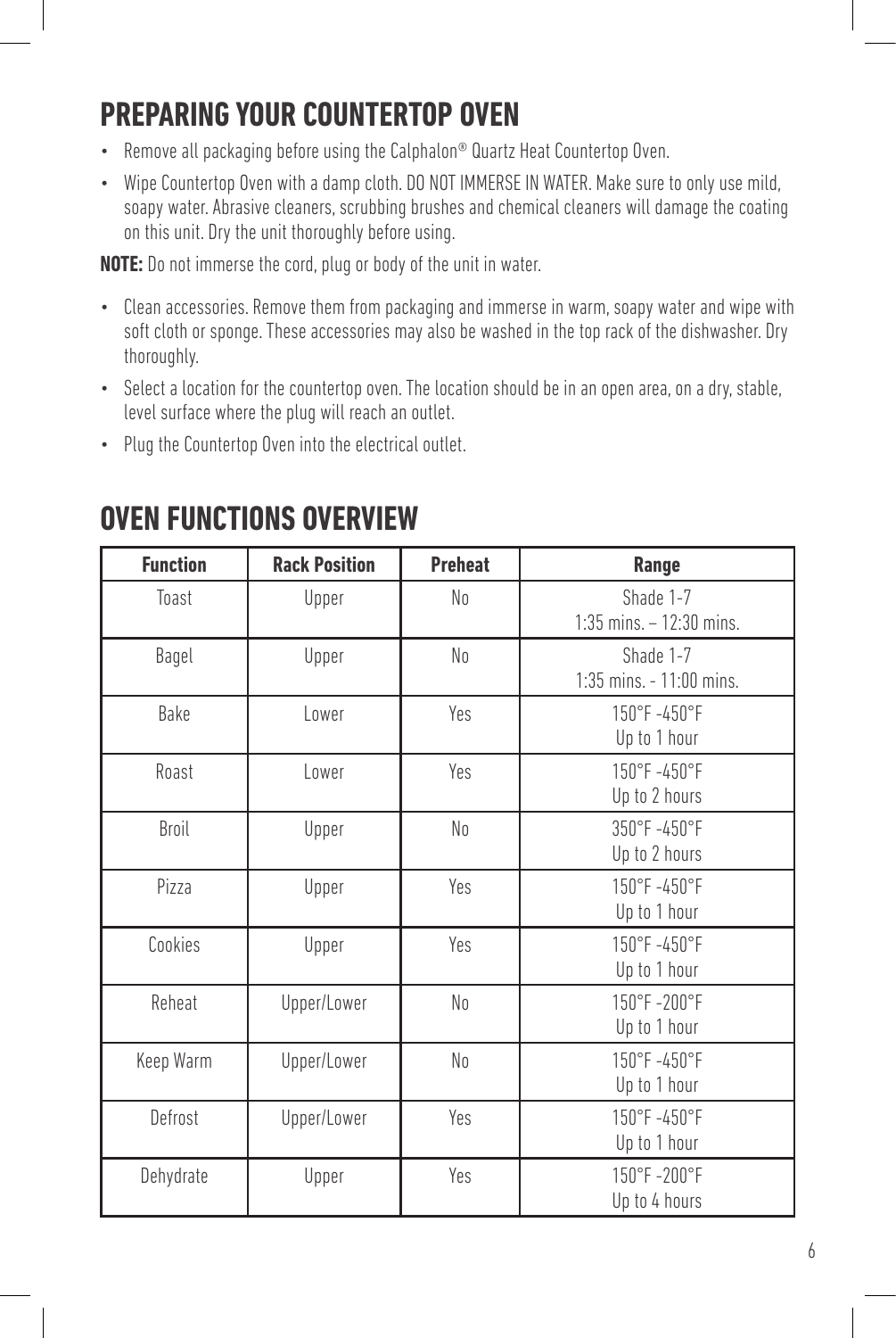## **HOW TO USE YOUR COUNTERTOP OVEN**

- Once the Calphalon<sup>®</sup> Quartz Heat Countertop Oven is plugged in, the LCD screen will illuminate and the START Button LED light will flash.
- The Function Options will be displayed on the LCD Screen with the Function Indicator on the default preset TOAST function.
- Turn the Function Selector Dial to select one of the following 11 options: Toast (Default), Bagel, Pizza, Bake, Broil, Cookies, Roast, Warm, Defrost, Reheat, And Dehydrate. The Function Indicator will scroll as the Function Selector Dial is turned.
- Once the desired function has been selected, use the Time/Temperature Control Dial to select the desired cooking temperature or shade (for TOAST and BAGEL functions). Turn clockwise to increase and counter-clockwise to decrease.
- Press the START button to begin preheating. PREHEATING will display on the LCD screen. Ensure the Oven door is closed for preheating. Oven does not preheat for BAGEL and TOAST functions. For these functions, food items may be placed inside the Oven immediately after pressing the START button.
- Once the Countertop Oven is preheated, it will beep and PREHEATING will disappear from the LCD screen.
- You may set the timer before the oven begins preheating, during preheating, or once preheating is complete. Press the Time/ Temperature Selector Button to change the Time/ Temperature Selector Dial to time selection. Turn dial clockwise to increase cooking time and counter-clockwise to decrease cooking time. The maximum time setting is 4 hours.

**NOTE:** TOAST and BAGEL functions automatically select time based on shade setting.

• Once preheating is complete and timer is set, put food into the Countertop Oven, using the Wire Rack, Baking Pan, Pizza Pan or Dehydrator Rack. When using the Baking Pan or Pizza Pan, always place on top of the Wire Rack.

**NOTE:** Never place food or accessories directly on the Quartz Heating elements.

• Once food is inside, close the door and press the START button again. The Timer will begin counting down.

**NOTE:** When dehydrating or broiling, leave the door open approximately 3 inches from the closed position (See Figure 1).

- Press the Turbo Convect Button for better air circulation and crispier food if needed.
- Once the allotted time has expired, the Countertop Oven will beep, and it will stop heating, but the display will remain lit for a period of time and then it will time out. You may press Cancel/OFF to turn off the display before it times out.



Figure 1

- Use pot holders to carefully remove food from the Countertop Oven.
- The LCD screen light will turn off after 90 seconds of inactivity. Press any button to wake up the appliance.
- Press the Cancel/OFF Button to turn off the Countertop Oven.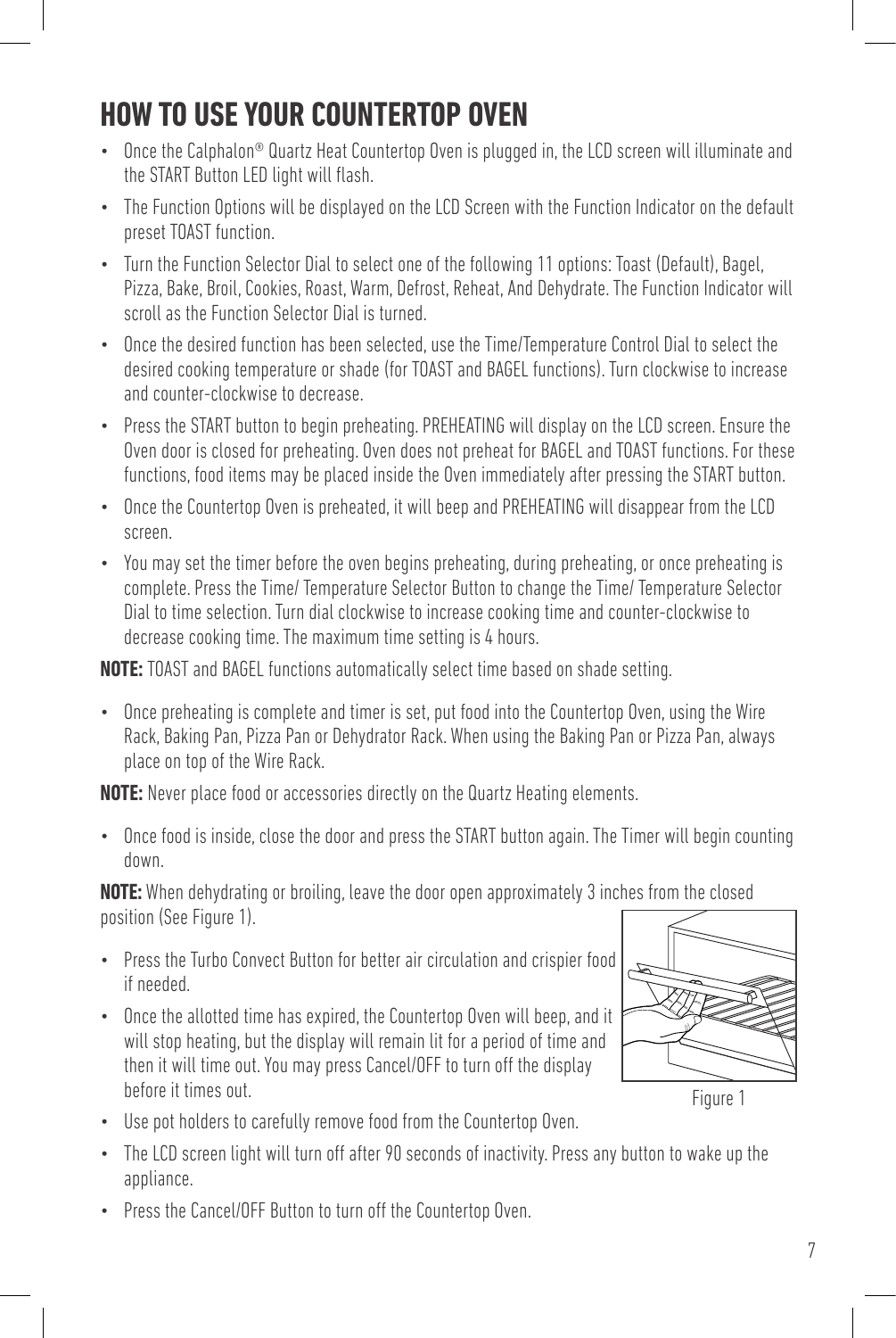**NOTE:** For further details on product features and usage instructions, please visit www.calphalon.com.

## **COOKING FUNCTIONS DETAILS**

#### **Toast**

For best TOAST results, place wire rack in the upper rack position. This function is ideal for toasting sliced bread, English muffins and frozen waffles.

**NOTE:** For darker toast results, use a higher shade setting.

- 1. Insert the wire rack into the upper rack position.
- 2. Place food in the center of the wire rack for more even toasting.
- 3. Close the countertop oven door.
- 4. Turn the Function Selector Dial to select the TOAST function. Once the function has been selected, use the Time/Temperature Control Dial to select the desired shade. Turn the Time/Temperature Control Dial clockwise to increase shade selection and counter-clockwise to decrease.
- 5. Press the START button to begin toasting.
- 6. When toasting cycle is complete, an audible alert will sound.
- 7. Open countertop oven door fully and remove food carefully with oven mitt.

**WARNING:** Cooked food can be very hot. Handle with care. Do not leave countertop oven unattended.

#### **Bagel**

For optimal results, place wire rack in the upper rack position.

- 1. Insert the wire rack into the upper rack position.
- 2. Place food in the center of the wire rack for more even cooking.
- 3. Close the countertop oven door.
- 4. Turn the Function Selector Dial to select the BAGEL function. Once the function has been selected, use the Time/Temperature Control Dial to select the desired shade. Turn the Time/Temperature Control Dial clockwise to increase shade selection and counter-clockwise to decrease.
- 5. Press the START button to begin the bagel cycle.
- 6. When bagel cycle is complete, an audible alert will sound.
- 7. Open countertop oven door fully and remove food carefully. We recommend using oven mitts or pot holders when removing food from the countertop oven.

**WARNING:** Cooked food can be very hot. Handle with care. Do not leave countertop oven unattended.

#### **Bake**

For optimal results, place wire rack in the lower rack position.

- 1. Insert the wire rack into the lower rack position. Note that certain baked goods call for upper rack placement.
- 2. Ensure the countertop oven door is closed for preheating.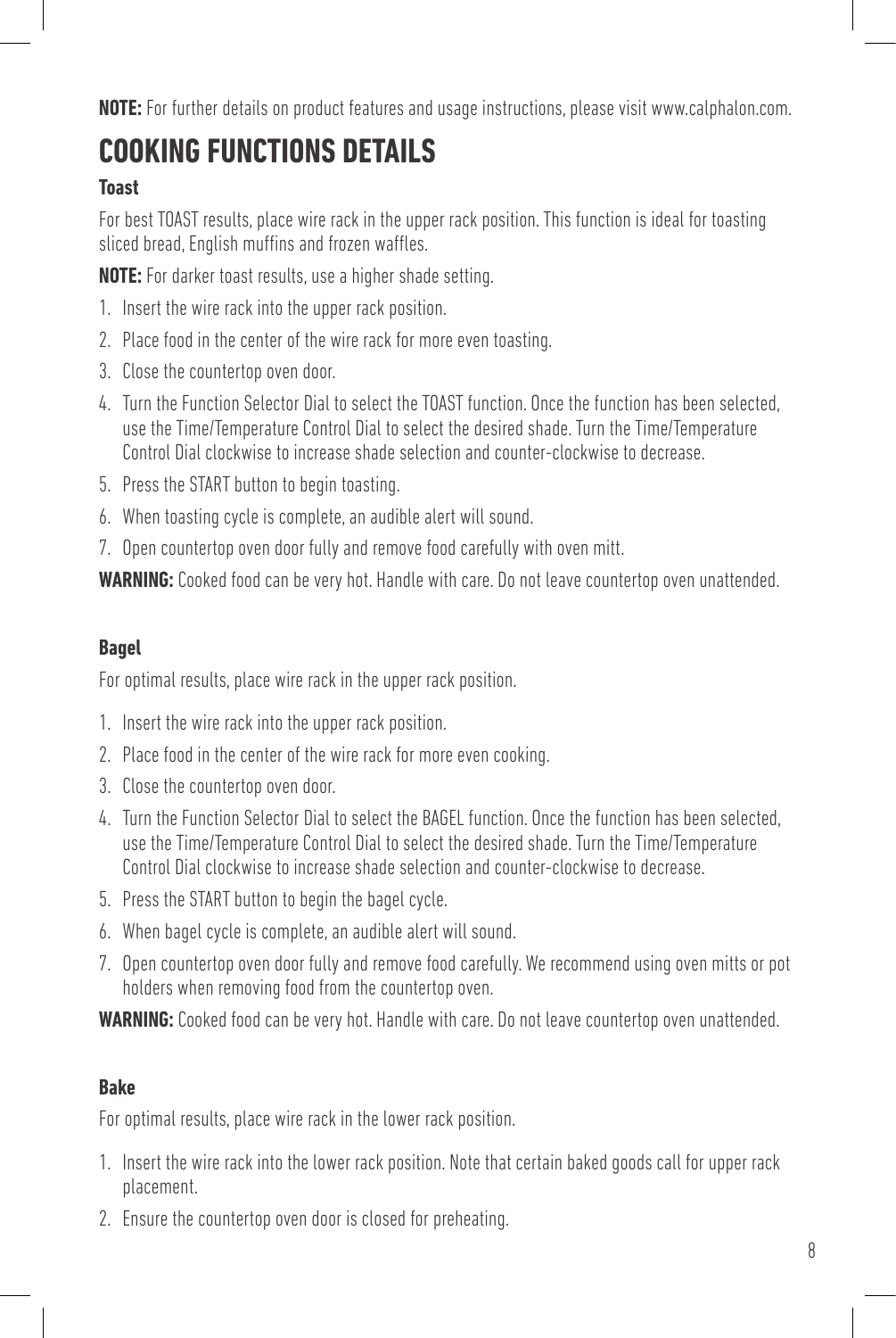- 3. Turn the Function Selector Dial to select the BAKE function. Once the function has been selected, use the Time/Temperature Control Dial to select the desired cooking temperature and time. Turn the Time/Temperature Control Dial clockwise to increase temperature and time and counter-clockwise to decrease.
- 4. Press the TURBO CONVECT button for better air circulation and crispier food if needed. The turbo convection fan will appear on the LCD screen to indicate that Turbo Convection is on. To cancel convection setting, press the TURBO CONVECT button once more.
- 5. Press the START button to begin preheating. PREHEATING will appear on the LCD screen.
- 6. Once preheating is complete, an audible alert will sound. The START button will flash.
- 7. Carefully place food in the center of the wire rack for more even cooking.
- 8. Close the countertop oven door.
- 9. Press the START button to begin the baking cycle. Note: The timer will not begin until the START button is pressed.
- 10.When baking cycle is complete, an audible alert will sound.
- 11. Open countertop oven door fully and remove food carefully. We recommend using oven mitts or pot holders when removing food from the countertop oven.

#### **Roast**

For optimal results, place wire rack in the lower rack position.

- 1. Insert the wire rack into the lower rack position.
- 2. Ensure the countertop oven door is closed for preheating.
- 3. Turn the Function Selector Dial to select the ROAST function. Once the function has been selected, use the Time/Temperature Control Dial to select the desired cooking temperature and time. Turn the Time/Temperature Control Dial clockwise to increase temperature and time and counter-clockwise to decrease.
- 4. Press the TURBO CONVECT button for better air circulation and crispier food if needed. The turbo convection fan will appear on the LCD screen to indicate that Turbo Convection is on. To cancel convection setting, press the TURBO CONVECT button once more.
- 5. Press the START button to begin preheating. PREHEATING will appear on the LCD screen.
- 6. Once preheating is complete, an audible alert will sound. The START button will flash.
- 7. Carefully place food in the center of the wire rack for more even roasting.
- 8. Close the countertop oven door.
- 9. Press the START button to begin the roasting cycle. Note: The timer will not begin until the START button is pressed.
- 10.When roasting cycle is complete, an audible alert will sound.
- 11. Open countertop oven door fully and remove food carefully. We recommend using oven mitts or pot holders when removing food from the countertop oven.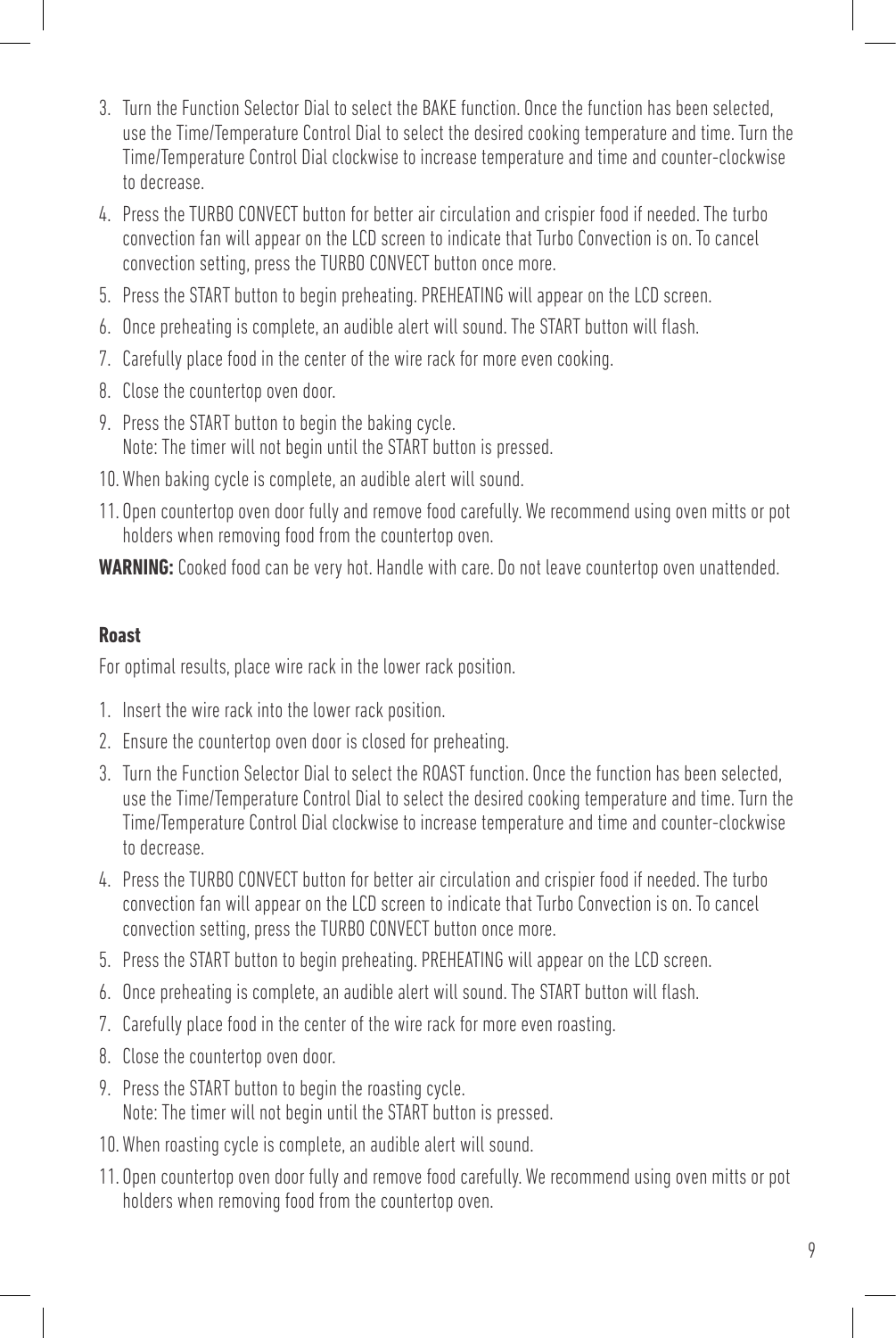#### **Broil**

For optimal results, place wire rack in the lower rack position.

- 1. Insert the wire rack into the lower rack position.
- 2. Ensure the countertop oven door is closed for preheating.
- 3. Turn the Function Selector Dial to select the BROIL function. Once the function has been selected, use the Time/Temperature Control Dial to select the desired cooking temperature and time. Turn the Time/Temperature Control Dial clockwise to increase temperature and time and counter-clockwise to decrease.
- 4. Press the TURBO CONVECT button for better air circulation and crispier food if needed. The turbo convection fan will appear on the LCD screen to indicate that Turbo Convection is on. To cancel convection setting, press the TURBO CONVECT button once more.
- 5. Press the START button to begin preheating. PREHEATING will appear on the LCD screen.
- 6. Once preheating is complete, an audible alert will sound. The START button will flash.
- 7. Carefully place food in the center of the wire rack for more even roasting.
- 8. Leave the door open approximately 3 inches from the closed position.
- 9. Press the START button to begin the broiling cycle. Note: The timer will not begin until the START button is pressed.
- 10.When BROILING cycle is complete, an audible alert will sound.
- 11. Open countertop oven door fully and remove food carefully. We recommend using oven mitts or pot holders when removing food from the countertop oven.

**WARNING:** Cooked food can be very hot. Handle with care. Do not leave countertop oven unattended.

#### **Pizza**

For optimal results, place wire rack in the lower rack position.

- 1. Insert the wire rack into the lower rack position.
- 2. Ensure the countertop oven door is closed for preheating.
- 3. Turn the Function Selector Dial to select the PIZZA function. Once the function has been selected, use the Time/Temperature Control Dial to select the desired cooking temperature and time. Turn the Time/Temperature Control Dial clockwise to increase temperature and time and counter-clockwise to decrease.
- 4. Press the TURBO CONVECT button for better air circulation and crispier food if needed. The turbo convection fan will appear on the LCD screen to indicate that Turbo Convection is on. To cancel convection setting, press the TURBO CONVECT button once more.
- 5. Press the START button to begin preheating. PREHEATING will appear on the LCD screen.
- 6. Once preheating is complete, an audible alert will sound. The START button will flash.
- 7. Carefully place pizza on the pizza pan and place in the center of the wire rack for more even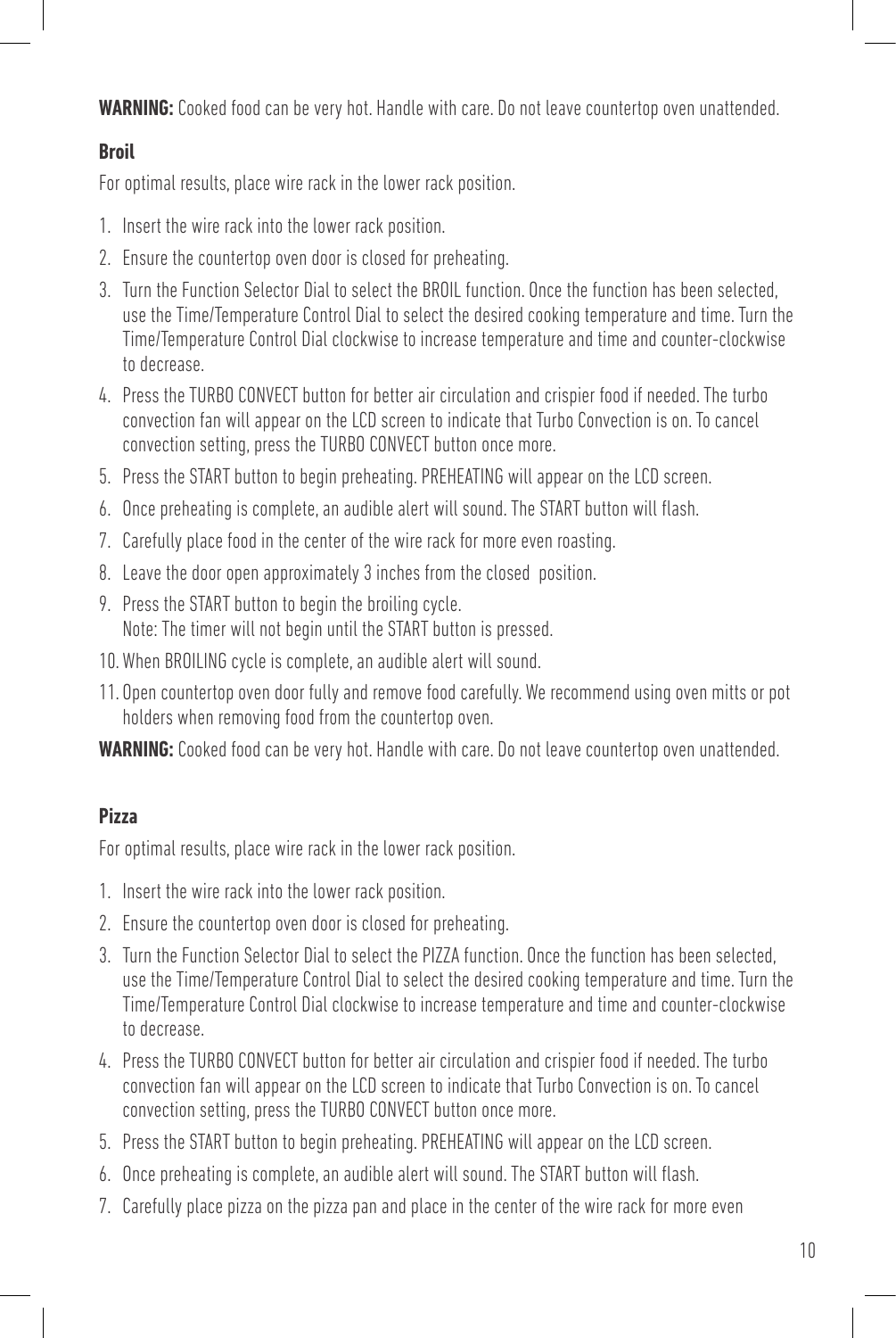cooking.

- 8. Close the countertop oven door.
- 9. Press the START button to begin the pizza cycle. Note: The timer will not begin until the START button is pressed.
- 10.When pizza cycle is complete, an audible alert will sound.
- 11. Open countertop oven door fully and remove food carefully. We recommend using oven mitts or pot holders when removing food from the countertop oven.

**WARNING:** Cooked food can be very hot. Handle with care. Do not leave countertop oven unattended.

#### **Cookies**

For optimal results, place wire rack in the upper rack position.

- 1. Insert the wire rack into the upper rack position.
- 2. Ensure the countertop oven door is closed for preheating.
- 3. Turn the Function Selector Dial to select the COOKIES function. Once the function has been selected, use the Time/Temperature Control Dial to select the desired cooking temperature and time. Turn the Time/Temperature Control Dial clockwise to increase temperature and time and counter-clockwise to decrease.
- 4. Press TURBO CONVECT button for better air circulation and crispier food if needed. The turbo convection fan will appear on the LCD screen to indicate that Turbo Convection is on. To cancel convection setting, press TURBO CONVECT button once more.
- 5. Press the START button to begin preheating. PREHEATING will appear on the LCD screen.
- 6. Once preheating is complete, an audible alert will sound. The START button will flash.
- 7. Place cookies on the baking pan. Then, carefully place baking pan on the wire rack.
- 8. Close the countertop oven door.
- 9. Press the START button to begin the cooking cycle. Note: The timer will not begin until the START button is pressed.
- 10.When cooking cycle is complete, an audible alert will sound.
- 11. Open countertop oven door fully and remove food carefully. We recommend using oven mitts or pot holders when removing food from the countertop oven.

**WARNING:** Cooked food can be very hot. Handle with care. Do not leave countertop oven unattended.

#### **Reheat**

For optimal results, place wire rack in the desired rack position.

- 1. Insert the wire rack in desired rack position.
- 2. Place food on an oven-safe accessory. Then, carefully place accessory in the center of the wire rack for even heating.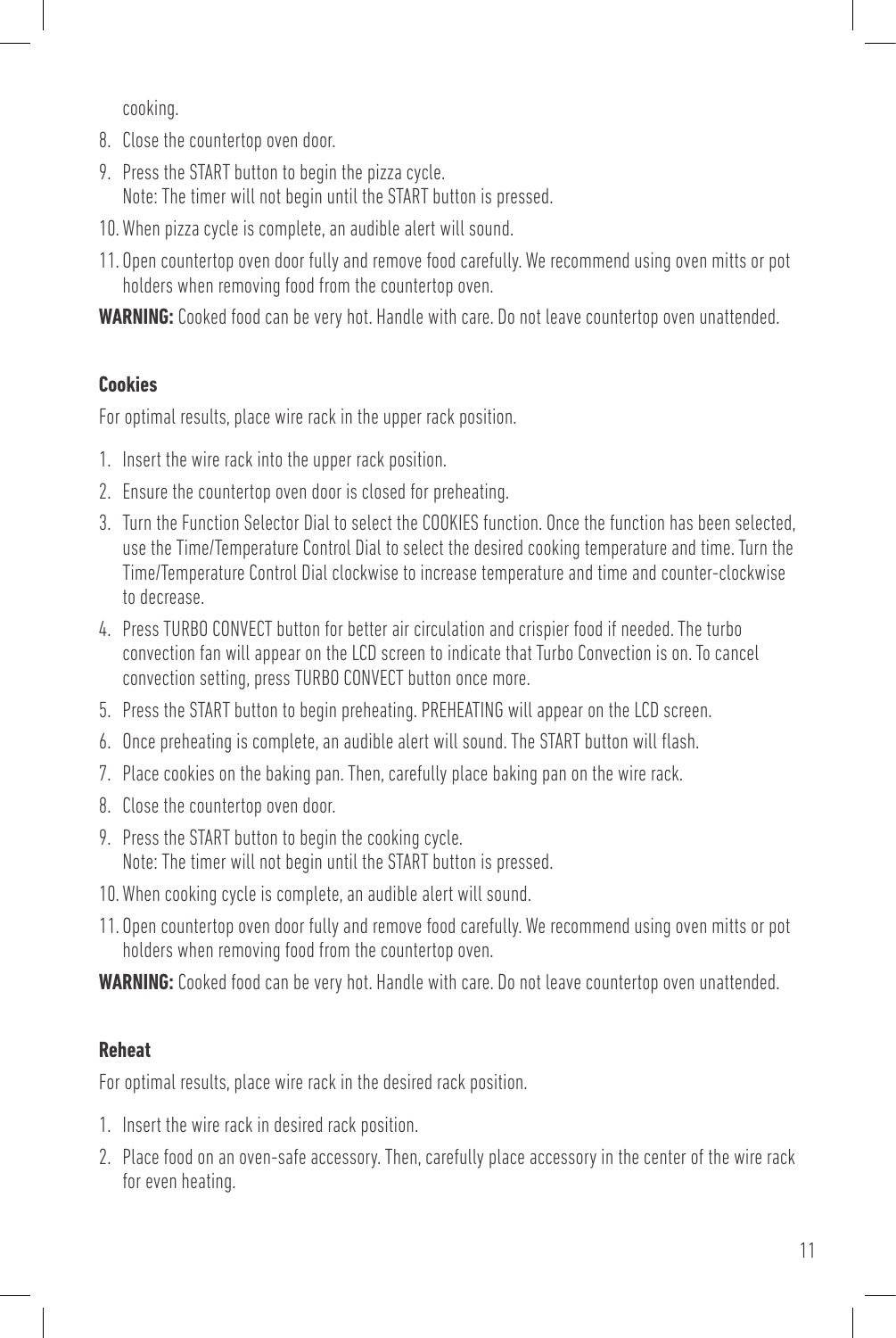- 3. Close countertop oven door.
- 4. Turn the Function Selector Dial to select the REHEAT function. Once the function has been selected, use the Time/Temperature Control Dial to select the desired cooking temperature and time. Turn the Time/Temperature Control Dial clockwise to increase temperature and time and counter-clockwise to decrease.
- 5. Press the TURBO CONVECT button for better air circulation and crispier food if needed. The turbo convection fan will appear on the LCD screen to indicate that Turbo Convection is on. To cancel convection setting, press the TURBO CONVECT button once more.
- 6. Press the START button to begin the reheat cycle. Note: The timer will not begin until the START button is pressed.
- 7. When reheat cycle is complete, an audible alert will sound.
- 8. Open countertop oven door fully and remove food carefully. We recommend using oven mitts or pot holders when removing food from the countertop oven.

#### **Keep Warm**

For optimal results, place wire rack in desired rack position.

- 1. Insert the wire rack in desired rack position.
- 2. Close the countertop oven door.
- 3. Carefully place food on an oven-safe accessory. Then, carefully place accessory in the center of the wire rack for even heating.
- 4. Turn the Function Selector Dial to select the KEEP WARM function. Once the function has been selected, use the Time/Temperature Control Dial to select the desired cooking temperature and time. Turn the Time/Temperature Control Dial clockwise to increase temperature and time and counter-clockwise to decrease.
- 5. Press the TURBO CONVECT button for better air circulation and crispier food if needed. The turbo convection fan will appear on the LCD screen to indicate that Turbo Convection is on. To cancel convection setting, press the TURBO CONVECT button once more.
- 6. Press the START button to begin the warming cycle. Note: The timer will not begin until the START button is pressed.
- 7. When warming cycle is complete, an audible alert will sound.
- 8. Open countertop oven door fully and remove food carefully. We recommend using oven mitts or pot holders when removing food from the countertop oven.

**WARNING:** Cooked food can be very hot. Handle with care. Do not leave countertop oven unattended.

#### **Defrost**

For optimal results, place wire rack in the upper rack position.

1. Insert the wire rack into the upper rack position.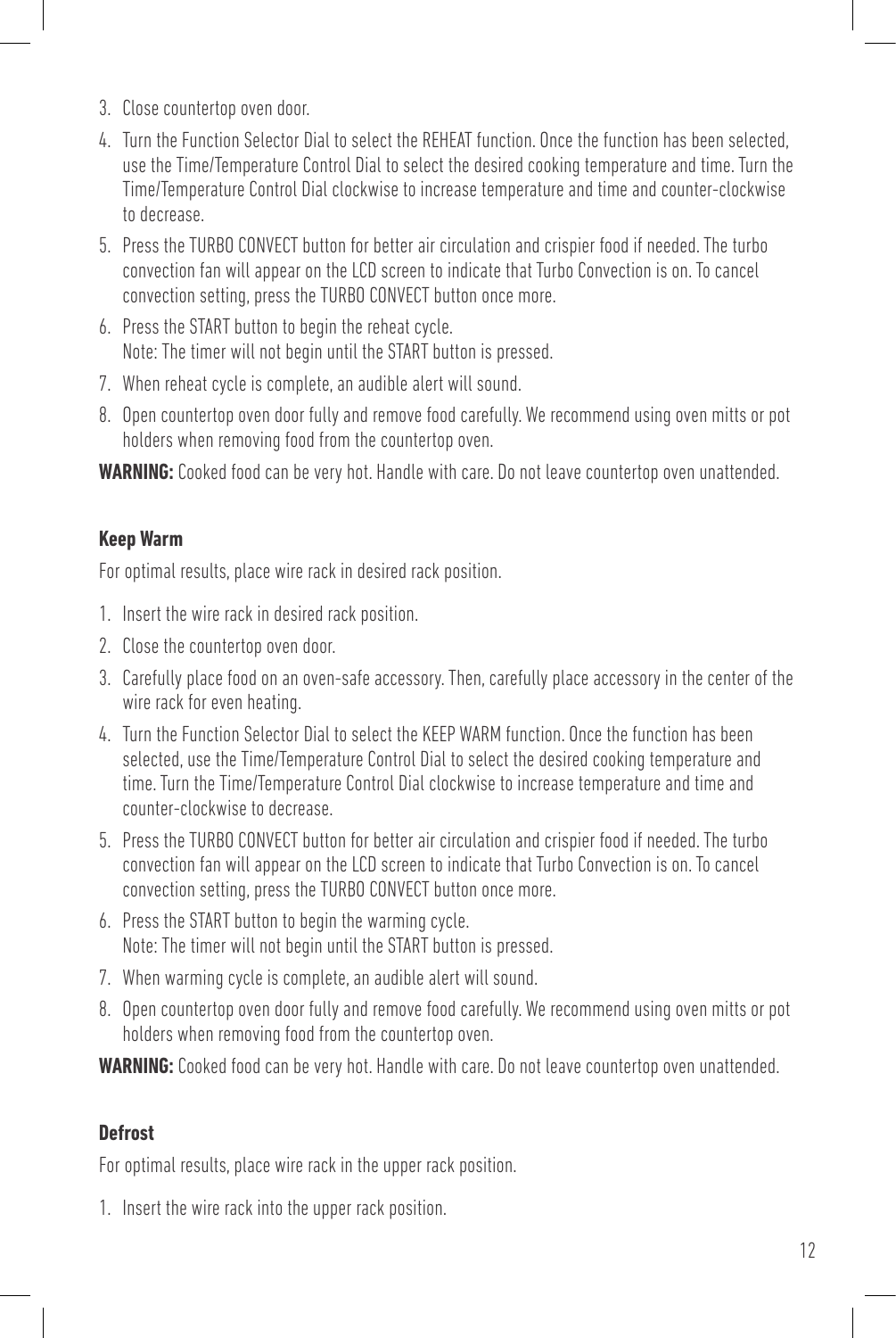- 2. Ensure the countertop oven door is closed for preheating.
- 3. Turn the Function Selector Dial to select the DEFROST function. Once the function has been selected, use the Time/Temperature Control Dial to select the desired cooking temperature and time. Turn the Time/Temperature Control Dial clockwise to increase temperature and time and counter-clockwise to decrease.
- 4. Press the START button to begin preheating. PREHEATING will appear on the LCD screen.
- 5. Once preheating is complete, an audible alert will sound. The START button will flash.
- 6. Carefully place food in the center of the wire rack.
- 7. Close the countertop oven door.
- 8. Press the START button to begin the defrost cycle. Note: The timer will not begin until the START button is pressed.
- 9. When defrost cycle is complete, an audible alert will sound.
- 10. Open countertop oven door fully and remove food carefully. If food requires more time to defrost, place it back inside the countertop oven and repeat steps 3, 4, 7 & 8. If food is sufficiently defrosted, place it back into the oven and choose the appropriate Cooking Function and Cooking Time to complete food preparation.

#### **Dehydrate**

For optimal results, slide DEHYDRATE RACK in the upper rack position.

- 1. Place food evenly on the DEHYDRATE RACK in a single layer and leave space between the pieces.
- 2. Insert the DEHYDRATE RACK directly into the upper rack position.
- 3. Ensure the countertop oven door is closed for preheating.
- 4. Turn the Function Selector Dial to select the DEHYRATE function. Once the function has been selected, use the Time/Temperature Control Dial to select the desired cooking temperature and time. Turn the Time/Temperature Control Dial clockwise to increase temperature and time and counter-clockwise to decrease.
- 5. Press the TURBO CONVECT button for better air circulation and crispier food if needed. The turbo convection fan will appear on the LCD screen to indicate that Turbo Convection is on. To cancel Turbo Convection option, press the TURBO CONVECT button once more.
- 6. Press the START button to begin preheating. PREHEATING will appear on the LCD screen.
- 7. Once preheating is complete, an audible alert will sound. The START button will flash.
- 8. Leave the door open approximately 3 inches from the closed position.
- 9. Press the START button to begin the dehydrate cycle. Note: The timer will not begin until the START button is pressed.
- 10.When dehydrate cycle is complete, an audible alert will sound.
- 11. Open countertop oven door fully and remove food carefully. We recommend using oven mitts or pot holders when removing food from the countertop oven.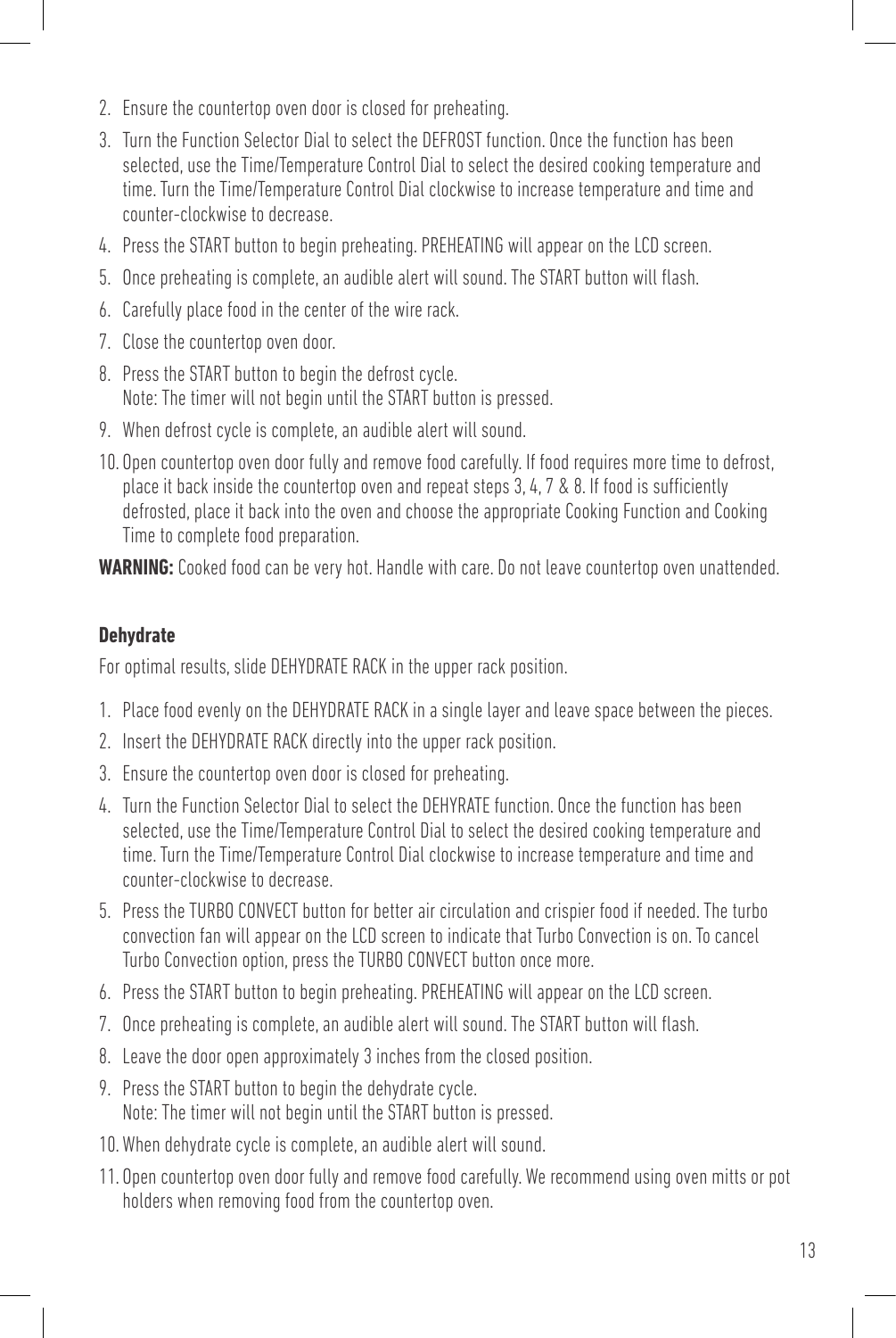During initial use of this appliance, some slight smoke and/or odor may be detected. This is normal with many heating appliances and will not recur after a few hours.

## **CLEANING & MAINTENANCE**

- Clean oven and any accessory after each use.
- Before cleaning your Calphalon® Quartz Heat Countertop Oven, press the CANCEL/OFF button to turn OFF the countertop oven. Unplug the cord and allow it to cool before cleaning.
- To clean exterior of oven, wipe with a damp cloth. DO NOT IMMERSE IN WATER. Make sure to only use mild, soapy water. Abrasive cleaners, scrubbing brushes and chemical cleaners will damage the coating on this unit.
- To clean Wire Rack, Baking Pan, Dehydrate Rack, or Pizza Pan remove from the Oven and immerse in warm, soapy water and wipe with soft cloth or sponge. These accessories may also be washed in the top rack of the dishwasher. Dry thoroughly.
- Remove the Removable Crumb Tray and shake off crumbs. Wash with soapy water, and dry thoroughly. Cleaning the Crumb Tray often will avoid any accumulations.

## **CHANGING THE LIGHTBULB**

- Remove all accessories from the Countertop Oven.
- Remove Interior Light bulb cover by turning it counter-clockwise, and then pull out interior light bulb.
- Insert new 18w 120v G9 bulb, per instructions on light bulb package. Then replace interior Light bulb cover, turning clockwise to tighten.

**NOTE:** This should be done when the oven has been off for a while and no longer hot.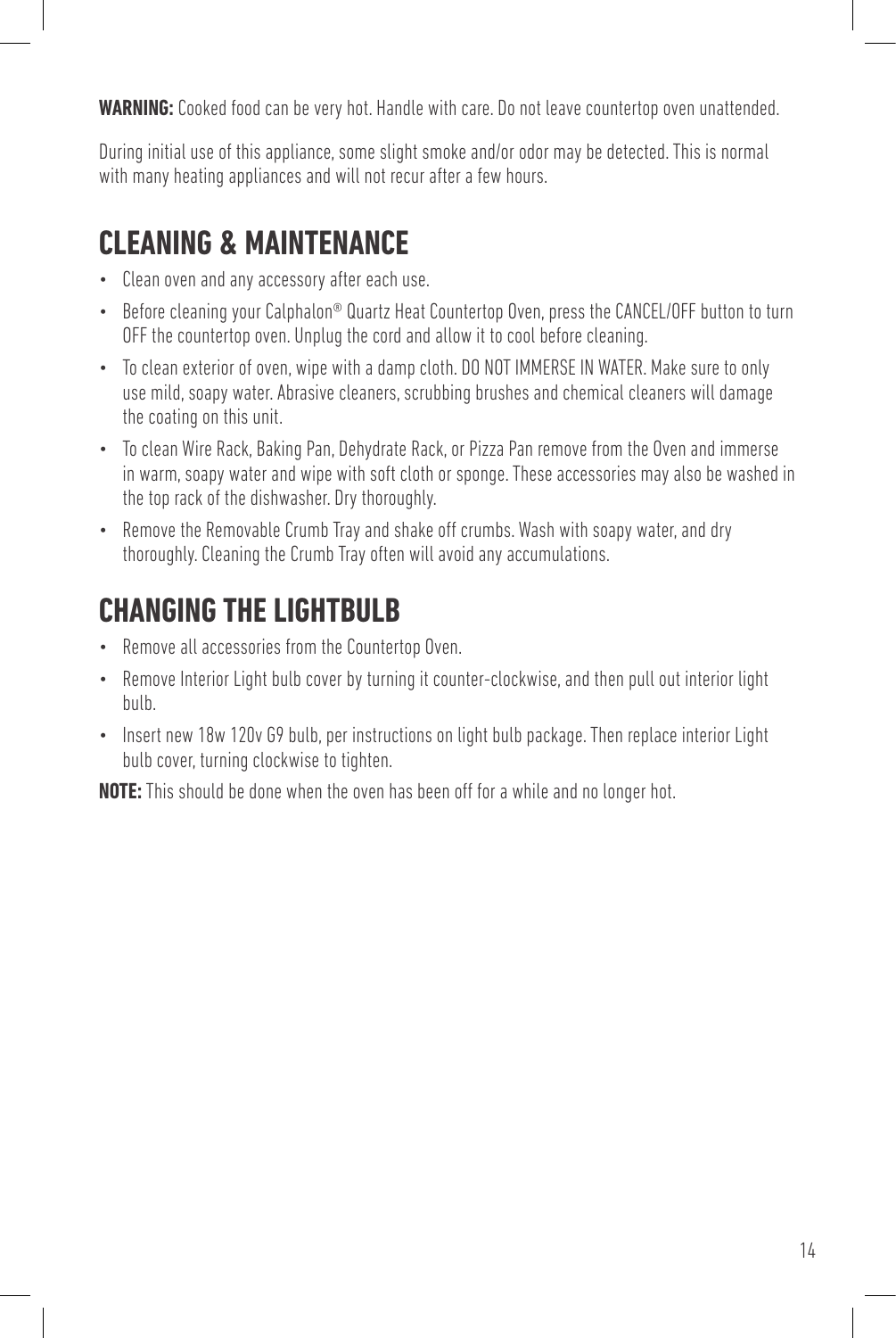## **TROUBLESHOOTING**

I

| <b>Possible Problem</b>            | <b>Easy Solution</b>                                                                                                                                                                     |  |  |
|------------------------------------|------------------------------------------------------------------------------------------------------------------------------------------------------------------------------------------|--|--|
| Oven does not turn ON              | Plug the Countertop into the electrical outlet.<br>$\bullet$                                                                                                                             |  |  |
|                                    | Check that the power plug is securely inserted into the outlet.<br>$\bullet$                                                                                                             |  |  |
|                                    | Insert the power plug into a different outlet.                                                                                                                                           |  |  |
|                                    | Press the START button.<br>$\bullet$                                                                                                                                                     |  |  |
| Smoke odor                         | During initial use of this appliance, some slight smoke and/or odor<br>$\bullet$<br>may be detected. This is normal with many heating appliances and<br>will not recur after a few uses. |  |  |
| Oven light does not<br>turn ON     | Press the LIGHT button.<br>٠                                                                                                                                                             |  |  |
|                                    | Change light bulb.<br>$\bullet$                                                                                                                                                          |  |  |
| Heating elements do not<br>stay ON | Be certain that function is as desired. Heating elements will cycle ON<br>and OFF to maintain proper heat.                                                                               |  |  |
| Overcooked/<br>undercooked foods   | You may have to adjust the time and temperature to desired taste.                                                                                                                        |  |  |
|                                    | Because your countertop oven is smaller than your regular oven, it<br>will heat up faster and generally cook in shorter periods of time.                                                 |  |  |
|                                    | Rack may need to be adjusted to accommodate food type.<br>$\bullet$                                                                                                                      |  |  |
| Burnt smell                        | Refer to "Cleaning & Maintenance." Food build-up inside the<br>$\bullet$<br>countertop oven, on heating elements, in crumb tray can sometimes<br>cause burnt smell.                      |  |  |
| LCD display turns OFF              | Press any button to wake up the appliance. The LCD screen light turns<br>$\bullet$<br>off after 90 seconds of inactivity.                                                                |  |  |